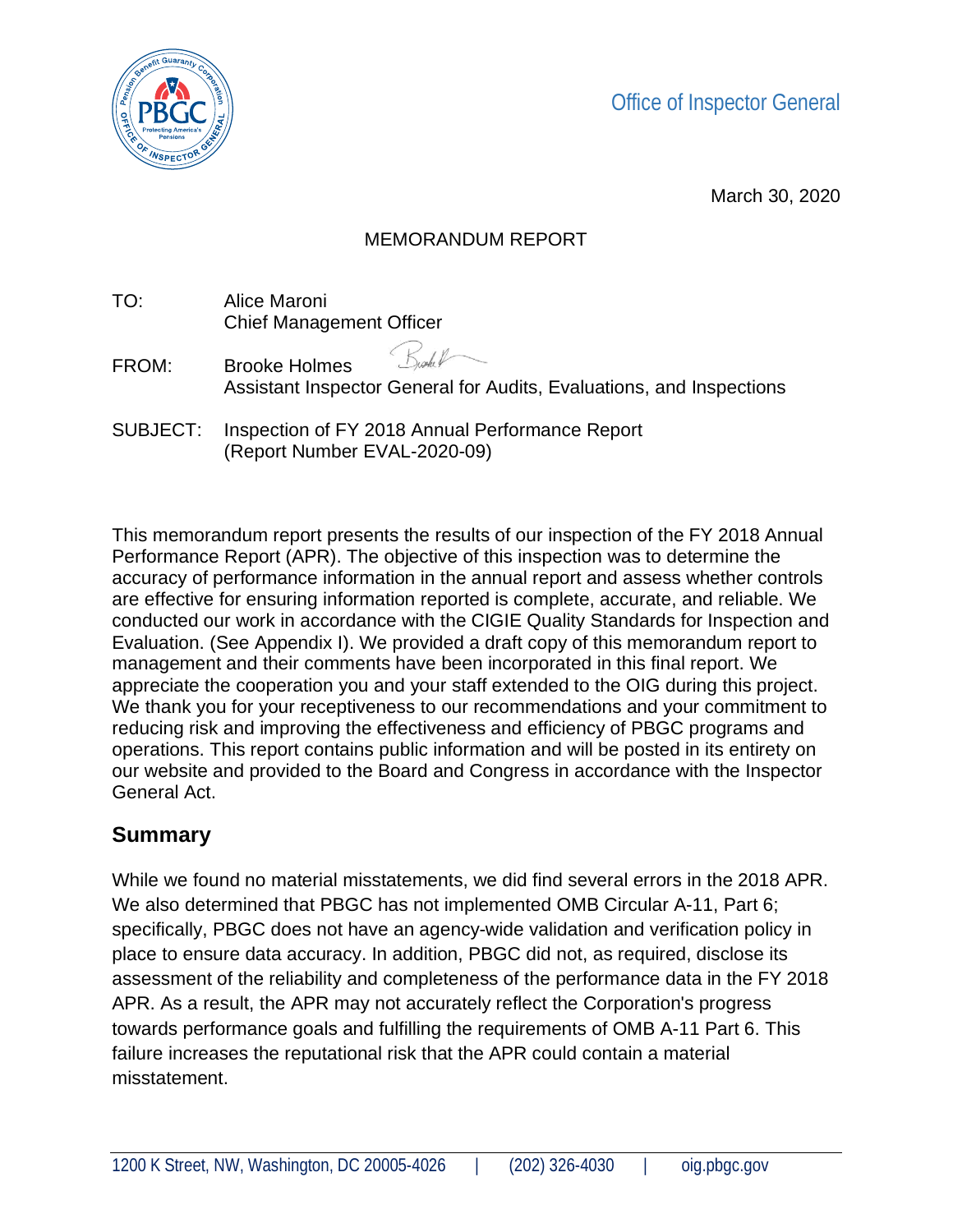# **Background**

The Pension Benefit Guaranty Corporation guarantees the retirement benefits of over 35 million workers and retirees through insurance coverage with single employer and multiemployer plan sponsors. The Corporation is directly responsible for the pension benefits of about 1.5 million current and future retirees in trusteed pension plans and pays over \$6 billion a year in benefits. PBGC receives no taxpayer funds. Because of its vital mission and operating model, one of the three strategic goals articulated in PBGC's Strategic Plan is to "maintain high standards of stewardship and accountability."

## *APR Background*

PBGC is required by 31 U.S.C. § 9106 to submit an Annual Report to Congress, the President, the Director of the Office of Management and Budget, and the Comptroller of the United States within 180 days of the end of the Corporation's fiscal year. Among other things, the Annual Report should include a statement of financial position, a statement of operations, and a statement of cash flow. In addition, the Government Performance and Results Act Modernization Act of 2010 requires agencies to set goals for program performance and publicly report on actual performance achieved. PBGC includes the annual performance reporting in its Annual Report.

Further, OMB Circular A-11, Part 6 also requires that the APR should provide information on the agency's progress towards achieving the goals and objectives described in the agency's Strategic Plan and Annual Performance Plan, including progress on strategic objectives, performance goals and Agency Priority Goals. For PBGC, the APR details the status of the multiemployer and single-employer programs, legal and regulatory activities, benefit payments, finances, customer service research, workforce, how PBGC safeguards customers' interests, and independent evaluations of PBGC's programs. The performance report is viewed as PBGC's report card to the President, Congress, and the public.

### *PBGC's APR Process*

PBGC's Quality Management Department (QMD) is responsible for managing the strategic planning process and the performance management program, including preparing the APR. In August 2018, QMD began preparing for the 2018 report by emailing a request to their PBGC contacts to review the 2017 APR content and provide QMD updated narratives for the 2018 APR. QMD requested that the narratives include updates on work or projects that were in progress the previous year, information on new projects, milestone achievements, and any other corporate-level noteworthy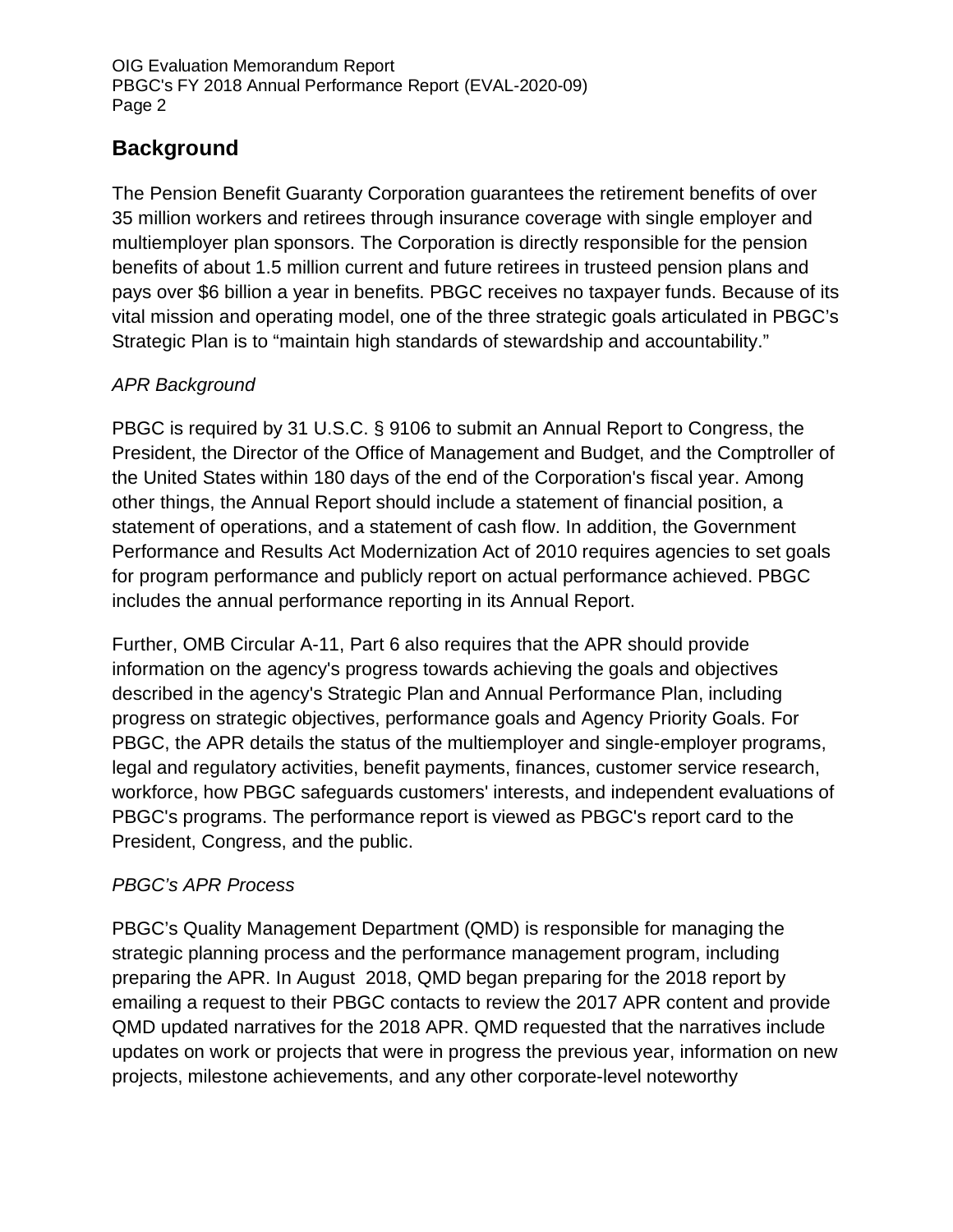information. QMD then compiled the APR information from the contributing departments.

# **Details**

### *Finding: PBGC Did Not Ensure that the Information in the APR was Reliable and Complete as Required by OMB Circular A-11*

OMB Circular A-11, dated June 2018, Part 6, section 240.26 states:

*The Government Performance and Results Act Modernization Act requires agencies to prepare information on the reliability of data presented. Agencies may develop a single data verification and validation appendix used to communicate the agency's approaches, and/or may also choose to provide information about data quality wherever the performance information is communicated (e.g. websites). … The transmittal letter included in the APRs must contain an assessment by the agency head of the completeness and reliability of the performance data presented and a description of agency plans to improve completeness, reliability, and quality, where needed. … Agencies should have in place verification and validation techniques that will ensure the completeness and reliability of all performance measurement data contained in their Annual Performance Plans and reports as appropriate to the intended use of the data.*

The Circular also provides a list of verification and validation criteria that agencies can use to increase the level of confidence, including:

- Source data are well-defined and documented;
- Supporting documentation is maintained and readily available; and
- Responsible officials certify that data accuracy has been checked and that procedures were followed.

The QMD's APR Standard Operating Procedure (SOP), dated February 10, 2017, states that the Enterprise Evaluation Division (EED) within QMD is responsible for ensuring the accuracy and reliability of performance data and that the APR narrative accurately reflects data collected. In addition, the SOP requires that PBGC's contributing departments submit their APR narratives along with supporting numbers, trends, and charts. For the final report submission, evidence of the Department Director's review and approval is required. While the SOP has requirements for contributing departments, the SOP is only applicable to QMD and EED because it is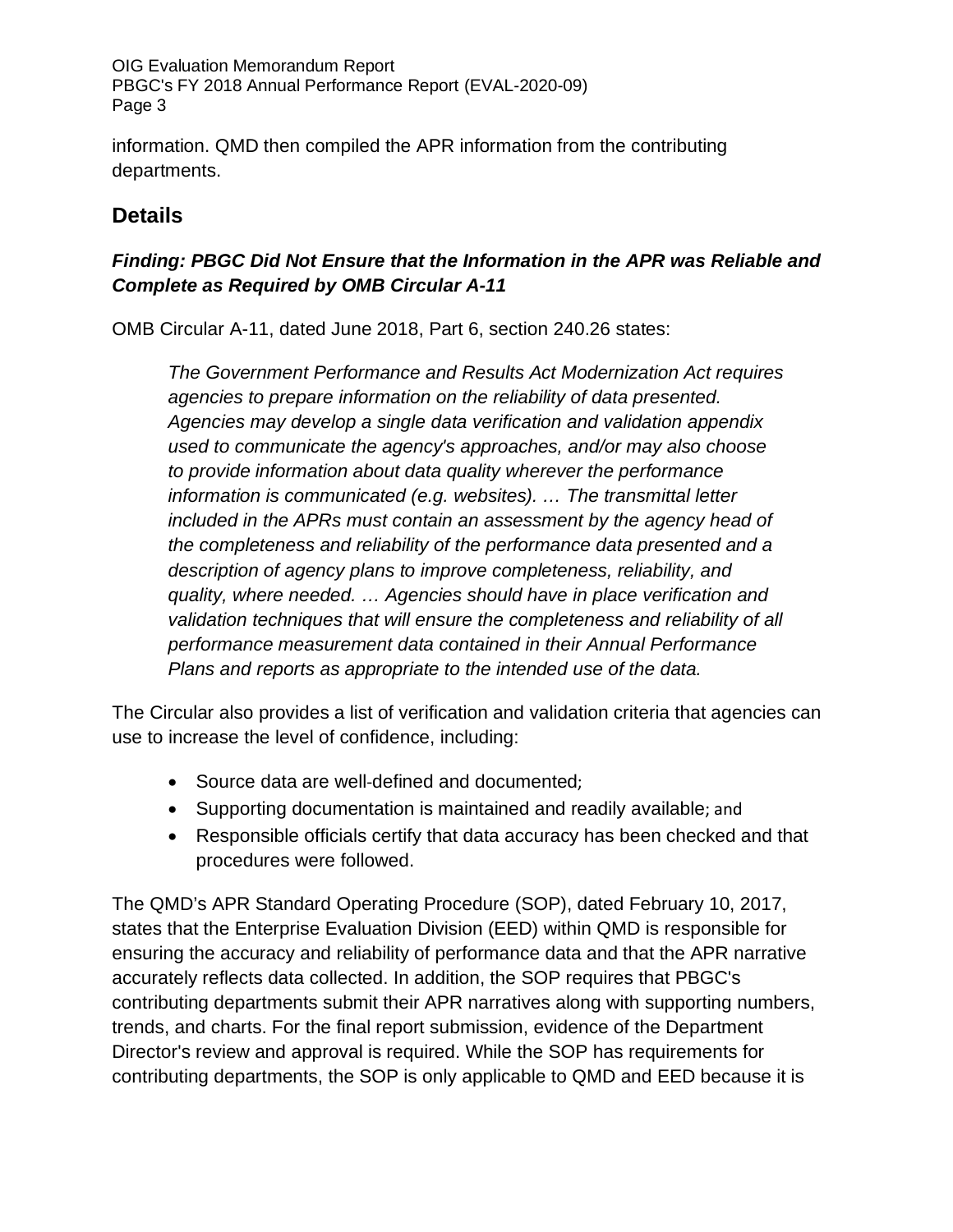their internal SOP. The SOP notes "the details of this procedure do not account for products produced by any division, department, or individual outside of EED."

#### *PBGC's Processes for Providing APR Updates*

We found PBGC's contributing divisions followed different informal processes for developing and updating narratives and data for inclusion in the APR. We verified 38 values published in PBGC's FY 2018 APR from the Office of General Counsel (OGC), Office of Benefits Administration (OBA), Office of Negotiation and Restructuring (ONR), and the QMD.

OBA personnel updated the narrative and data in the APR and forwarded the information to the OBA leadership team along with supporting documentation. Prior to submitting the updates to QMD, the OBA leadership approved the package, including supporting documentation. We tested six values within OBA's section of the 2018 APR and found no errors.

OGC implemented a multiple-step review process for its APR data. OGC generated internal reports to support APR information and used quarterly status reports of bankruptcies in order to obtain the most accurate information. The General Counsel reviewed and approved the APR narrative submission, but OGC did not provide QMD supporting documentation. We tested 14 values in OGC's portion of the FY 2018 APR and found no errors.

According to the Chief of ONR, ONR leadership reviews, updates, and approves the APR information. Then the ONR coordinator provides the APR updates to the Chief of ONR who reviews and approves release to QMD. ONR does not provide QMD with supporting documentation.

We tested 15 values from ONR's portion of the FY 2018 APR and found 6 values were not supported by evidence. Four of the unsupported numbers were from the Multiemployer Division. First, for the "Multiemployer Plan Financial Assistance Number of Participants and Future Number of Participants," ONR used values from a September 2018 file; however, the file is updated routinely and ONR did not save the supporting data for the APR for validation and verification. Second, ONR submitted a rough estimate of Multiemployer plan audits (13) and the associated number of plan participants, instead of the actual number of audits performed (12) and the associated number of plan participants. ONR stated that, going forward, they will count only completed audits with reports.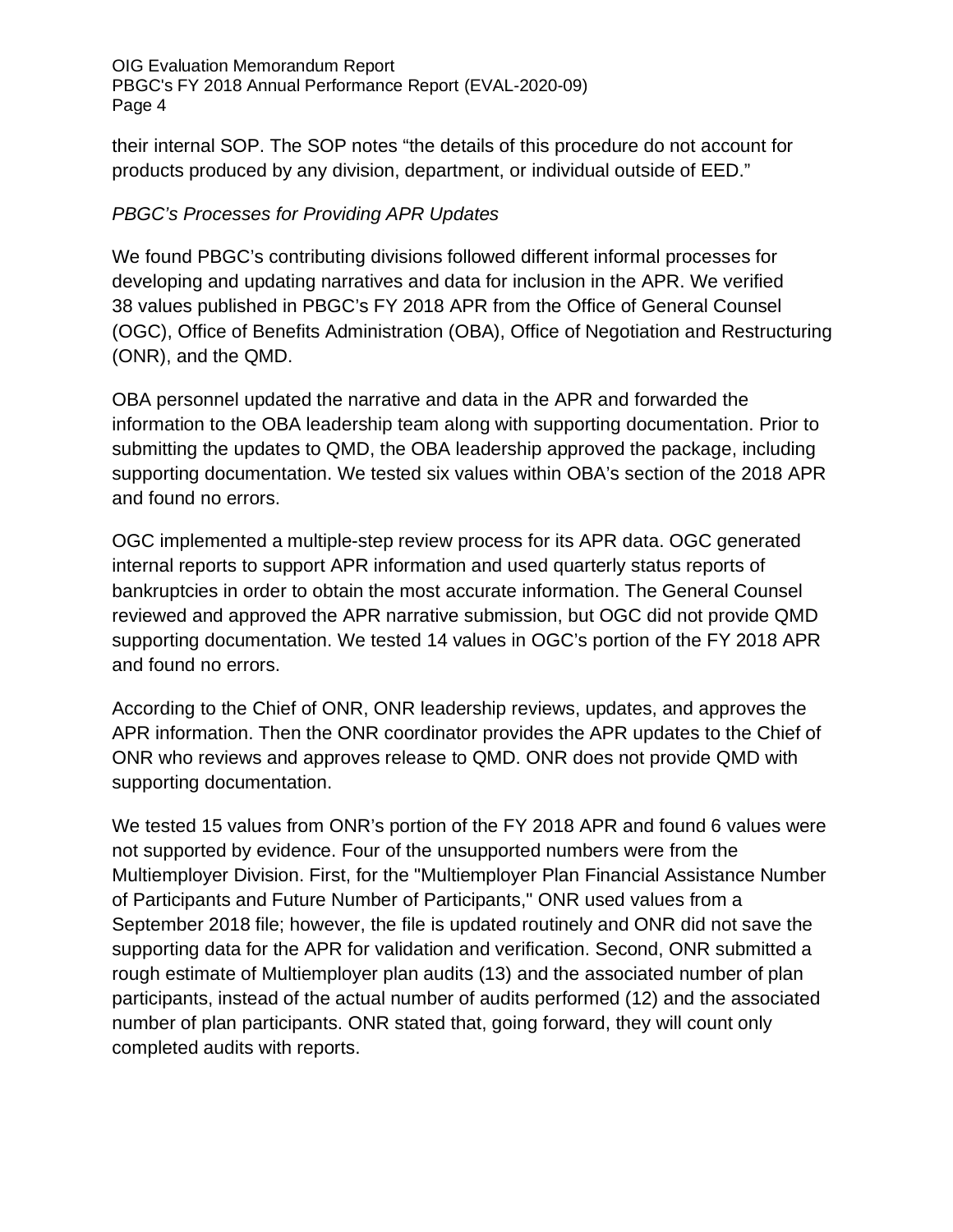Finally, for two numbers, ONR did not have supporting documentation for two values associated with a dollar value and a date related to a company negotiation to provide additional pension funding related to a bankruptcy case. During our inspection, we interviewed, obtained supporting documentation, and provided a detailed out brief of results with the ONR coordinator for the APR, the Deputy Chief of ONR, and other ONR staff. Documentation supporting these numbers was not provided and the numbers were characterized as best estimates. While PBGC accepted an amount close to the estimate, the completion date was over a year later than estimated. ONR has noted that the timing and amount of recovery on PBGC's bankruptcy claims depend upon a claims resolution process directed by the bankruptcy court. Going forward, ONR will ensure that such contingencies are supported by documentation recovery estimates in its reporting for the APR. After issuance of our discussion draft, the Chief of ONR was able to locate some supporting documentation for one of the values. In our earlier audit interviews, ONR designated points of contact were not aware of this documentation. This miscommunication within ONR underscores the need to perform verification and validation of APR information and ensure that supporting data is maintained and readily available as required under OMB Circular A-11.

For QMD's values, a contractor provides QMD information regarding the three values we reviewed. The contracting officer's representative overseeing the contract for customer survey results stated that she obtained the survey reports from the vendor, then updated the 2018 content based on the language of the 2017 APR. The contracting officer's representative then provided the proposed language to the contractor to verify the information. The contracting officer's representative provides the data to her manager for approval prior to inclusion in the APR. We tested 3 values in QMD's portion of the FY 2018 APR and found no errors.

#### *QMD Did not Ensure Accuracy of Performance Data*

PBGC does not have an agency-wide directive or instruction implementing OMB Circular A-11, Part 6, although QMD personnel stated they were aware of the requirement.

In addition, while the QMD SOP identified the EED as responsible for ensuring the accuracy and reliability of the data, it could not determine whether the information was accurate and reliable because not all departments provided them supporting documentation or rationale for estimates. QMD personnel stated that they relied on the department managers to ensure the information was accurate. Without supporting documentation, QMD cannot ensure that the information in the APR is accurate. After we started the inspection, QMD met with the departments to compile information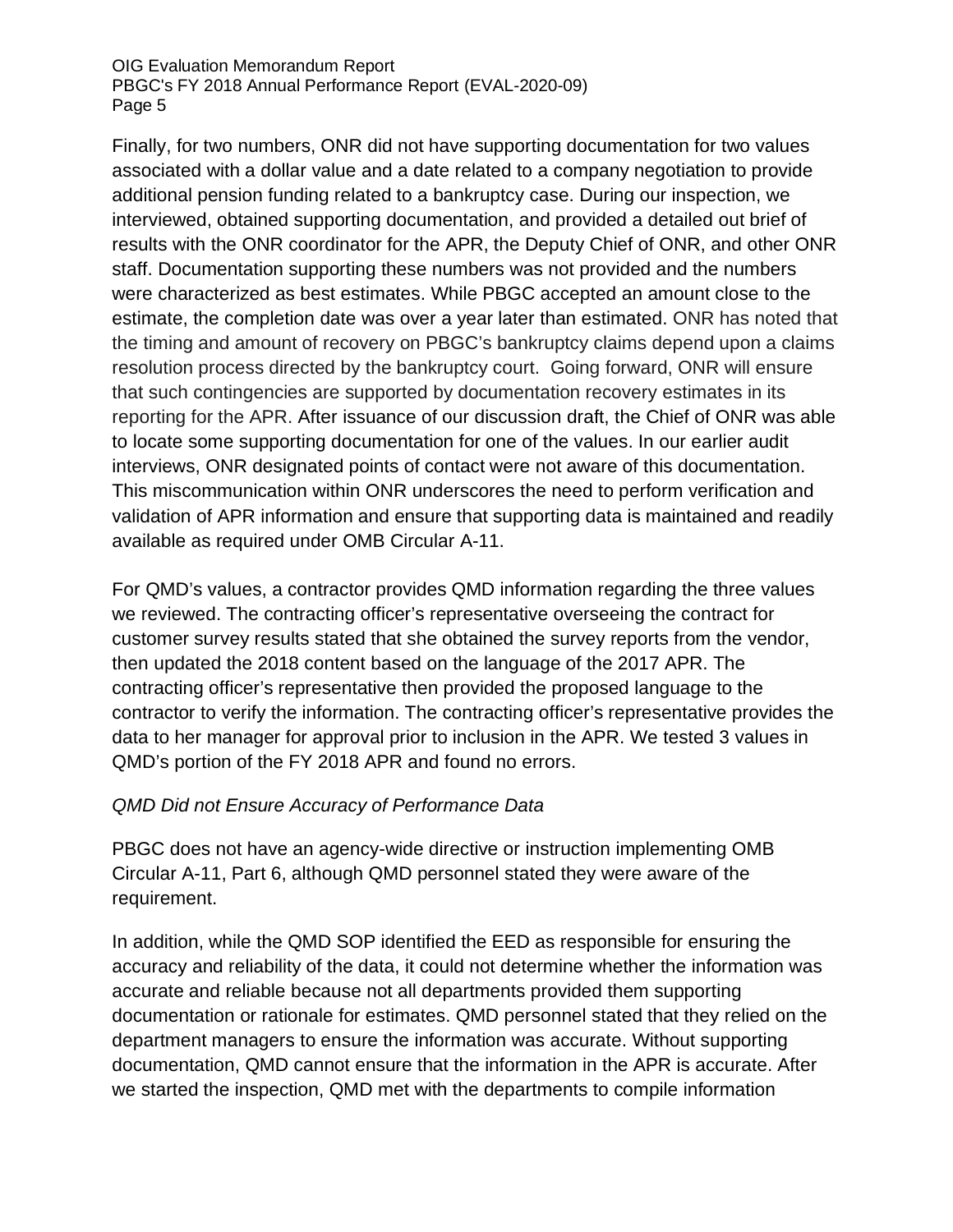regarding how the departments validated and verified data submitted to the FY 2018 Annual report.

By not implementing the requirements of OMB Circular A-11, PBGC has not been transparent to the users of the APR regarding how the data was calculated and the procedures PBGC used to validate and verify the data. Although three of the four divisions provided accurate data to QMD for the FY 2018 APR, one division provided several unsupported values which increased the chance of publishing an APR with material misstatements and, consequently, increased the risk to PBGC's reputation.

# **Recommendations**

We recommend the Office of Management and Administration:

1. Develop Corporate-wide guidance that implements OMB Circular A-11, Part 6 to ensure completeness and reliability of performance data and to disclose validation and verification techniques.

### **PBGC Comments and OIG Response**

**Resolved.** PBGC concurred with the recommendation. OMA and QMD will update guidance in Directive GA-15-05 to correspond with the changes contemplated for recommendations 1 and 2. In addition, QMD will develop written guidance for Departments describing changes to the FY 2020 verification process and will meet with senior leaders to outline changes to the FY 2020 verification process. OMA's goal is to complete these actions by December 31, 2020.

Closure of this recommendation will occur when PBGC implements updated guidance reflecting that its actions are aligned with OMB Circular A-11, Part 6 regarding validation and verification of data.

2. Develop a process to ensure that the Enterprise Evaluation Division can reasonably determine whether the information being published in the APR is reliable and accurate.

#### **PBGC Comments and OIG Response**

**Resolved.** PBGC concurred with the recommendation. QMD will require that Department Directors describe efforts taken to verify and validate the data and will require the Department Directors to sign and date their submission, attesting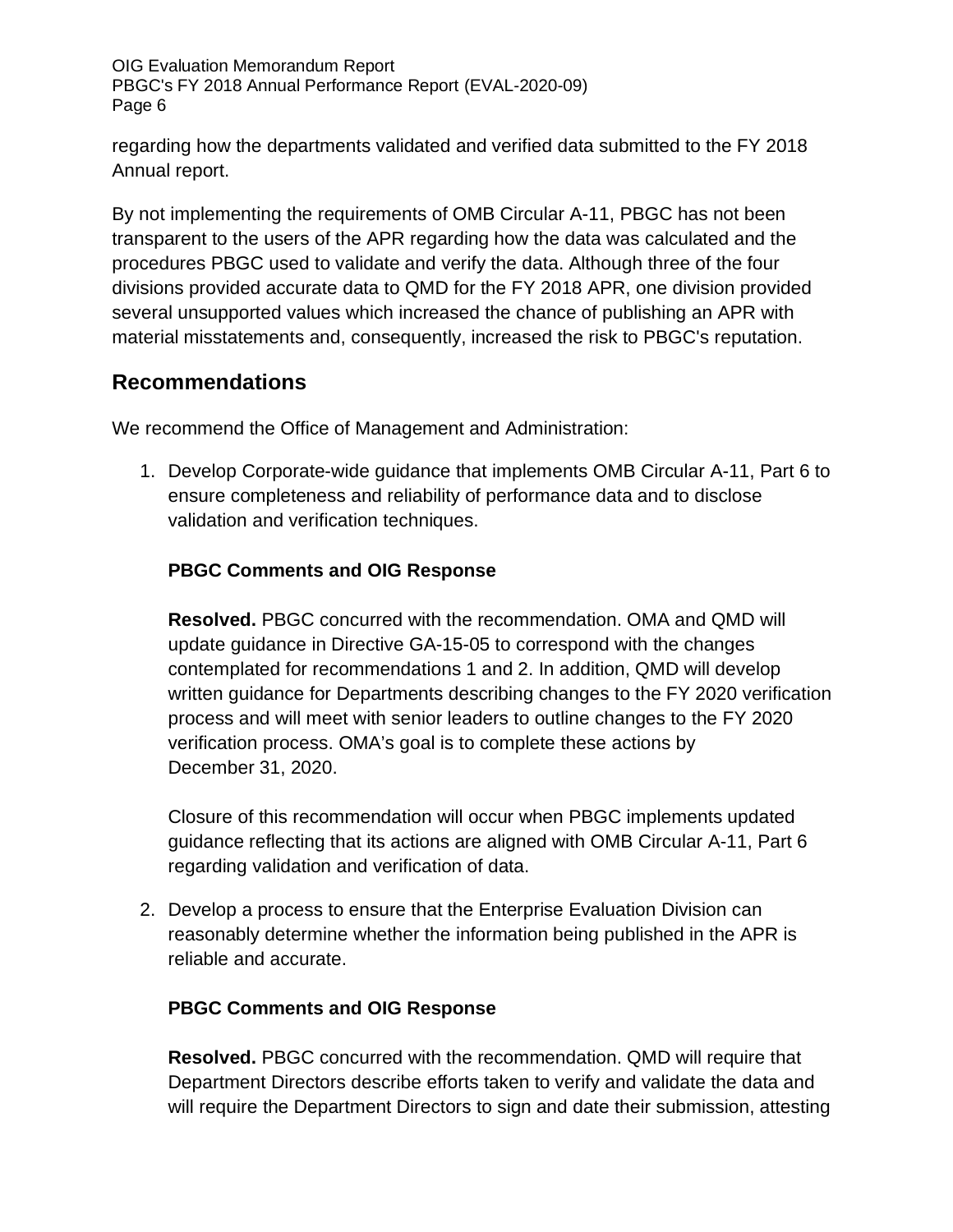> that the data they provide is accurate and reliable. QMD will also review department provided source documents to ensure QMD agrees with the data submitted for the APR. Finally, PBGC said its senior leaders will continue their multiple reviews of the narrative and supporting numbers during the process. OMA's goal is to complete these actions by December 31, 2020.

Closure of this recommendation will occur when PBGC provides updated guidance and demonstrates its implementation.

cc: Diane Braunstein, Director, QMD Frank Pace, Director, CCRD Paul Chalmers, Acting General Counsel Latreece Wade, Risk Management Officer Department of Labor Board staff Department of Treasury Board staff Department of Commerce Board staff House committee staff (Education and Workforce, Ways and Means, HOGR) Senate committee staff (HELP, Finance, HSGAC)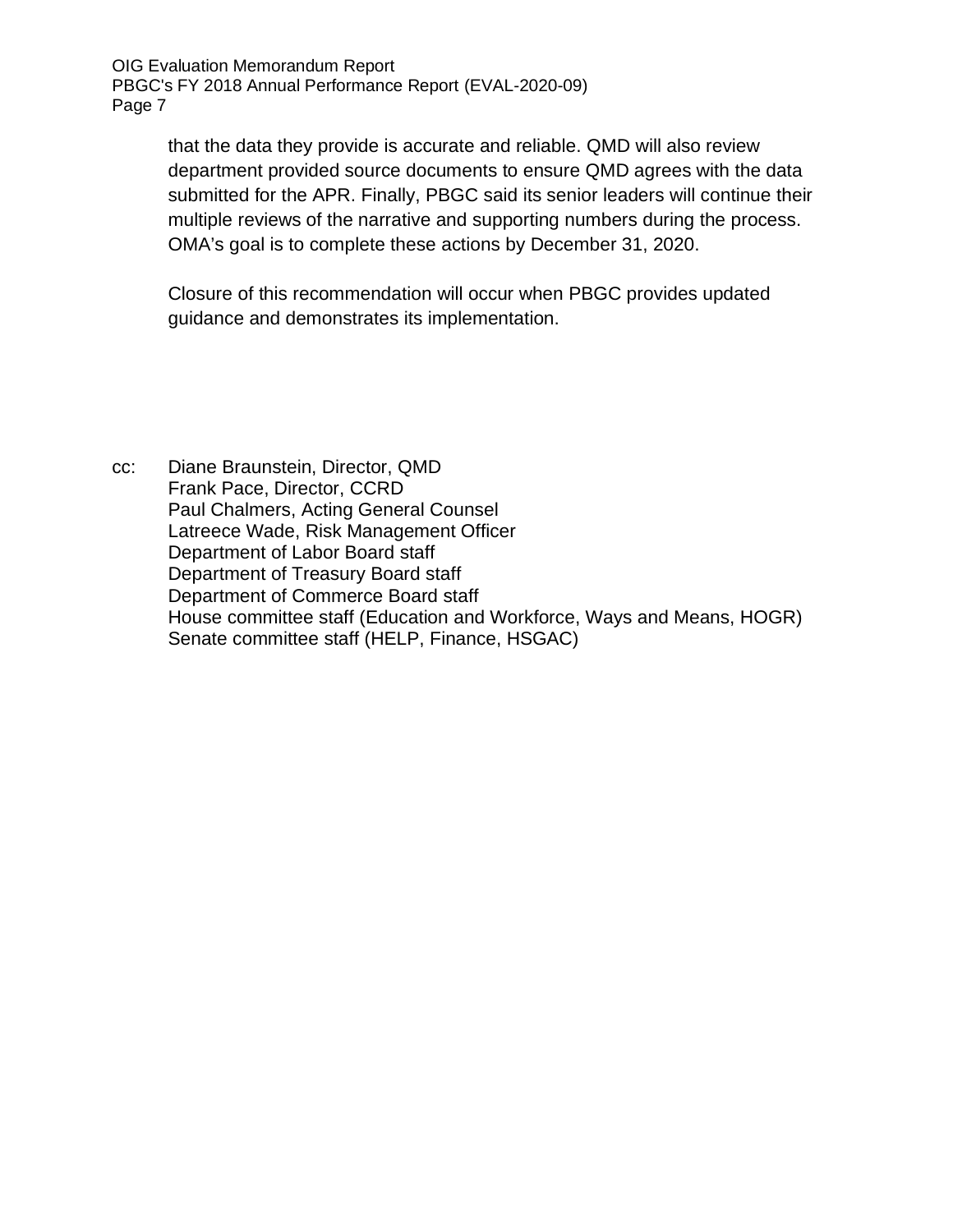# **Appendix I: Objective, Scope, Methodology, and Standards**

### **Objective**

To determine the accuracy of performance information reported in the Annual Report and assess whether controls are effective for ensuring information reported is complete, accurate, and reliable.

### Scope

To answer our objective, we reviewed the FY 2018 Annual Performance Report. Our review focused on the performance data in the annual report and the controls over the annual performance report process. We conducted this inspection from June 2019 through January 2020 in Washington, DC.

### Methodology

To accomplish our inspection objectives, we:

- Reviewed federal laws, regulations, guidance and PBGC policies and procedures applicable to the APR to determine PBGC's compliance;
- Determined PBGC's process for reviewing and validating information reported in the FY 2018 Annual Report;
- Interviewed QMD and contributing department officials to determine if they reviewed and validated information reported in the FY 2018 Annual Report; and
- Assessed the effectiveness of the verification and validation techniques the Corporation uses to ensure the completeness and reliability of all performance measurement data contained in its annual performance plan.

Additionally, we judgmentally selected 38 annual performance values listed in the FY 2018 APR to test for accuracy and to determine whether the numbers were approved by cognizant officials prior to submission to QMD.

# **Applicable Professional Standards**

We conducted the review under the authority of the Inspector General Act of 1978, as amended, and in accordance with the Quality Standards for Inspection and Evaluation issued by the Council of the Inspectors General on Integrity and Efficiency.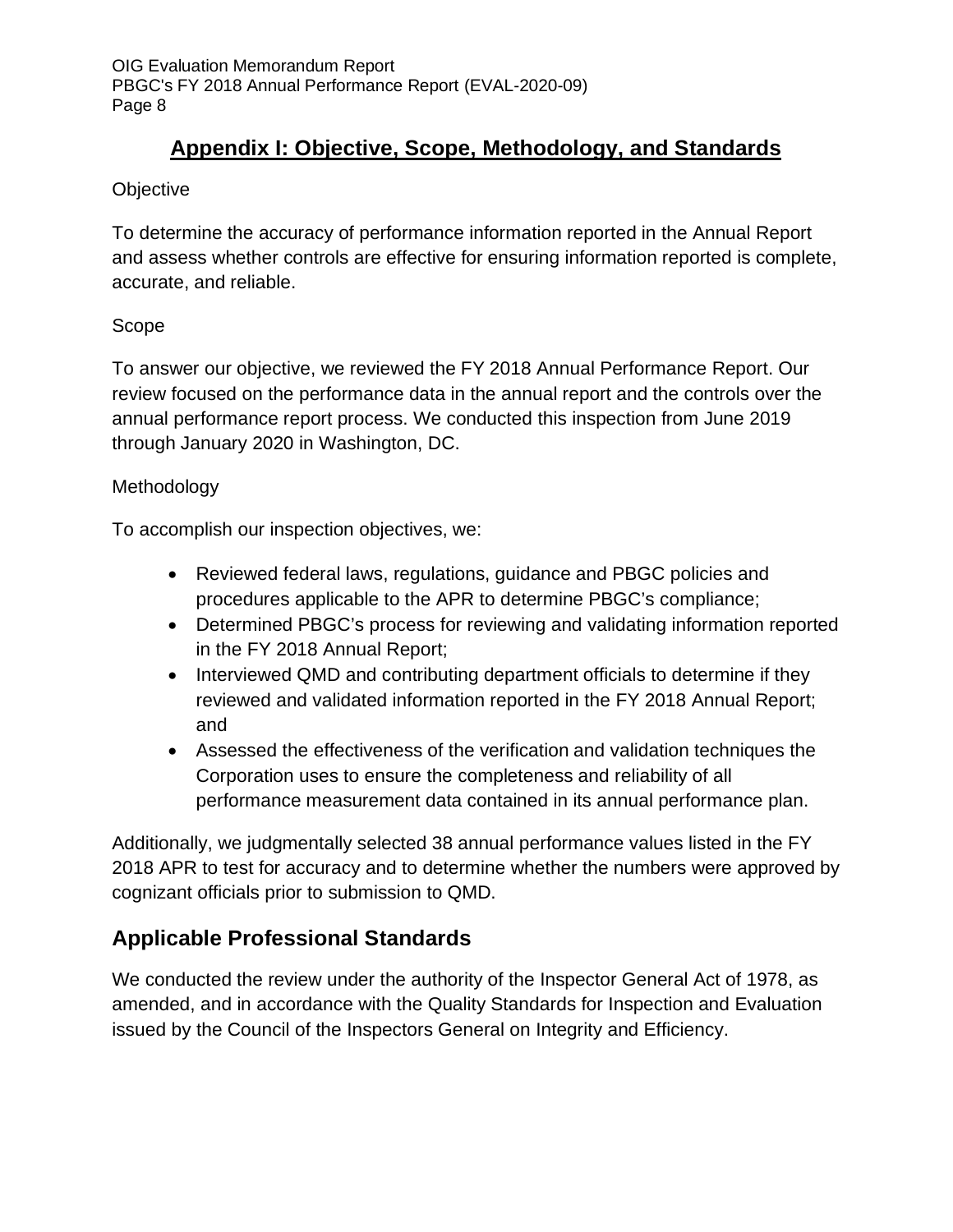### **Appendix II: Management Response**



| To:          | <b>Brooke Holmes</b><br>Assistant Inspector General for Audits, Evaluations, and Inspections (OIG) |
|--------------|----------------------------------------------------------------------------------------------------|
| From:        | Alice Maroni Alice C. Maroni<br><b>Chief Management Officer</b>                                    |
| Subject:     | Response to OIG's Draft Report on FY 2018 Annual Performance Report<br>(Project Number IN-19-139)  |
| <b>Date:</b> | March 25, 2020                                                                                     |

Thank you for the opportunity to comment on the Office of Inspector General's (OIG) draft March 18, 2020, report concerning the Inspection of FY 2018 Annual Performance Report (APR). Your office's work on this is sincerely appreciated.

PBGC met with the representatives from the OIG on March 9, 2020, to discuss the findings and recommendations. The dialogue was both informative and insightful and PBGC is grateful for the opportunity to respond to the recommendations suggested by the OIG.

Management is in agreement with the report's findings and recommendations. In the attachment to this memorandum, you will find our specific responses to each recommendation included in the report, as well as our planned corrective actions and scheduled completion dates. Addressing these recommendations in a timely manner is an important priority for PBGC.

cc: Frank Pace, Director, Corporate Controls and Reviews Department Latreece Wade, Risk Management Officer Paul Chalmers, Acting General Counsel Diane Braunstein, Director Quality Management Department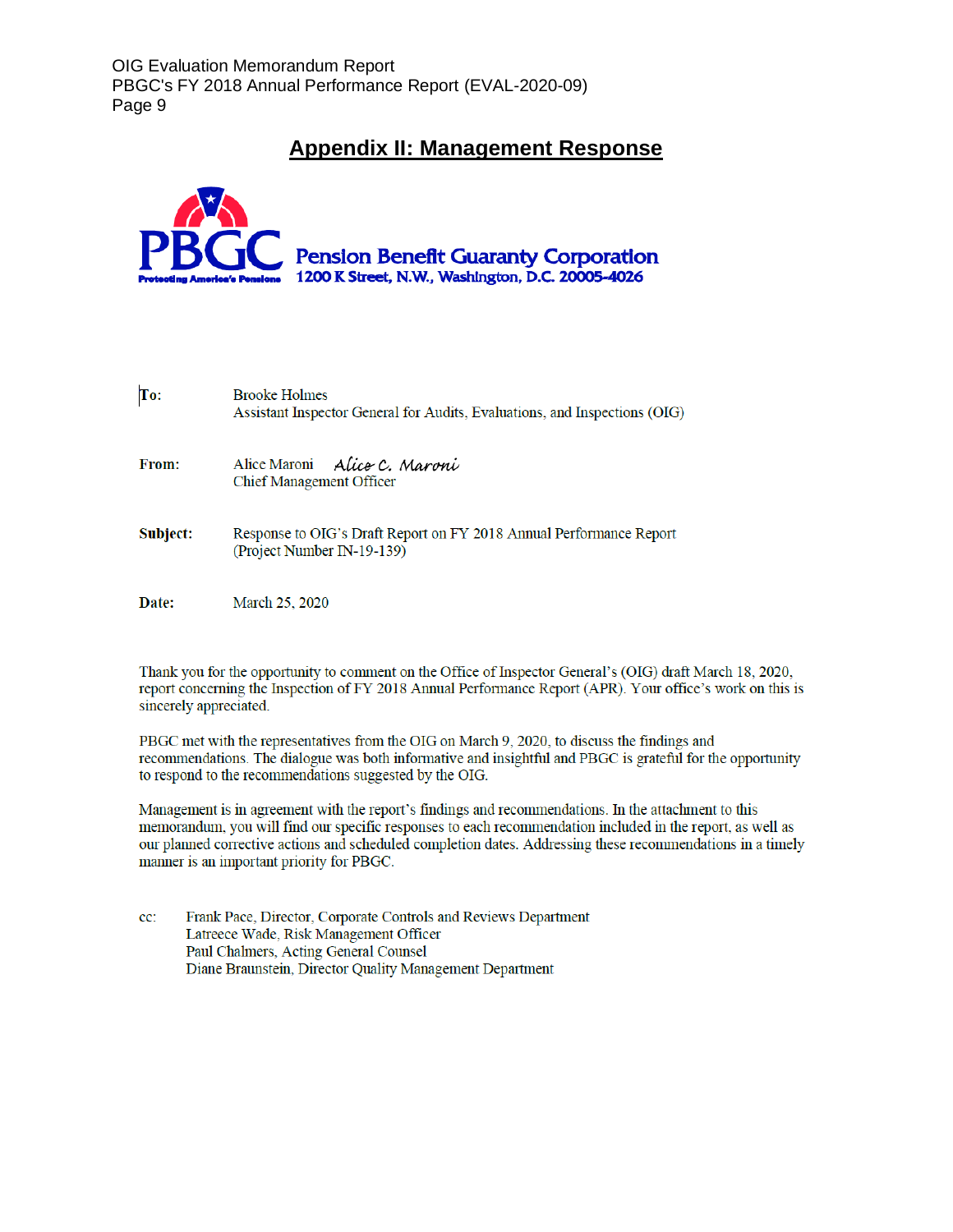#### **ATTACHMENT**

Our comments on the specific recommendations to the Office of Management and Administration (OMA) in the draft report are as follows:

#### **OIG Recommendation No 1:**

Develop Corporate-wide guidance that implements OMB Circular A-11, Part 6 to ensure completeness and reliability of performance data and to disclose validation and verification techniques.

#### **PBGC Response:**

PBGC agrees with this recommendation. OMA and the Quality Management Department (QMD) will take the following actions:

- In accordance with changes described in this memorandum, OMA will update the guidance in Directive GA-15-05 that concerns PBGC's Corporate Planning Process
- OMD will conduct meetings with Senior Leaders to outline changes to the FY 2020 APR data verification process
- QMD will develop written guidance for use by departmental Points of Contact describing changes to the FY 2020 data verification process

#### Scheduled Completion Date: December 31, 2020

#### **OIG Recommendation No 2:**

Develop a process to ensure that the Enterprise Evaluation Division can reasonably determine whether the information being published in the APR is reliable and accurate.

#### **PBGC Response:**

PBGC agrees with this recommendation. OMD will undertake the following corrective actions:

Beginning with the FY 2020 APR, QMD will require Department Directors to provide reasonable assurance that the data they submit is reliable. Using an interactive Excel spreadsheet, departments will be required to provide QMD with the following information:

- A reference to an Annual Financial Report (AFR) page number or an electronic link to the data provided to promote QMD's ease of data review
- Whether the data source is internal or external
- Efforts taken to verify and validate performance data including oversight and certifications
- A data quality rating of either high medium or low

QMD will review department-provided source documents to ensure that they agree with the APR numbers submitted. QMD will attest to numerical agreement by initialing and dating the spreadsheet.

To protect data quality once it is obtained, QMD will maintain a separate record of performance data submitted and will maintain internal control of the APR until its data review is complete.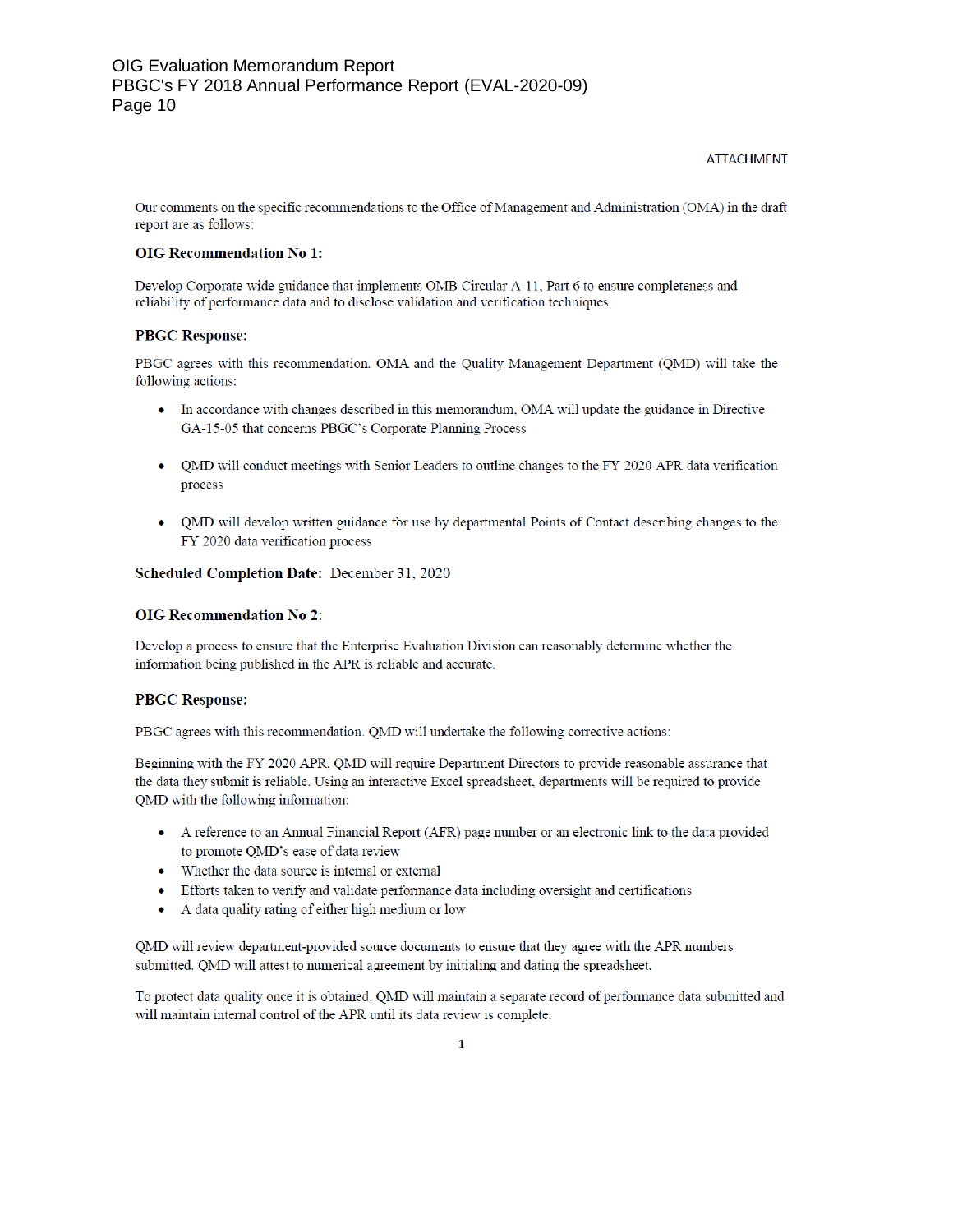#### **ATTACHMENT**

Additional documentation and verification processes that PBGC will undertake include:

- Department Directors verifying that their department's submitted data is accurate and reliable by signing and dating the QMD spreadsheet
- Noting, as appropriate for clarity, where figures are rounded
- Senior Leaders continuing the practice of conducting multiple APR reviews to approve the report's narrative content and data accuracy. For example, the Office of Negotiation and Restructuring (ONR) will establish an internal data collection and clearance process for staff, with data review, conducted by designated ONR staff and overseen and approved by senior management prior to QMD submission. Further, to avoid complications associated with bankruptcy data driven by external factors, going forward, ONR will report only on recoveries PBGC has received as of the APR reporting date.

Scheduled Completion Date: December 31, 2020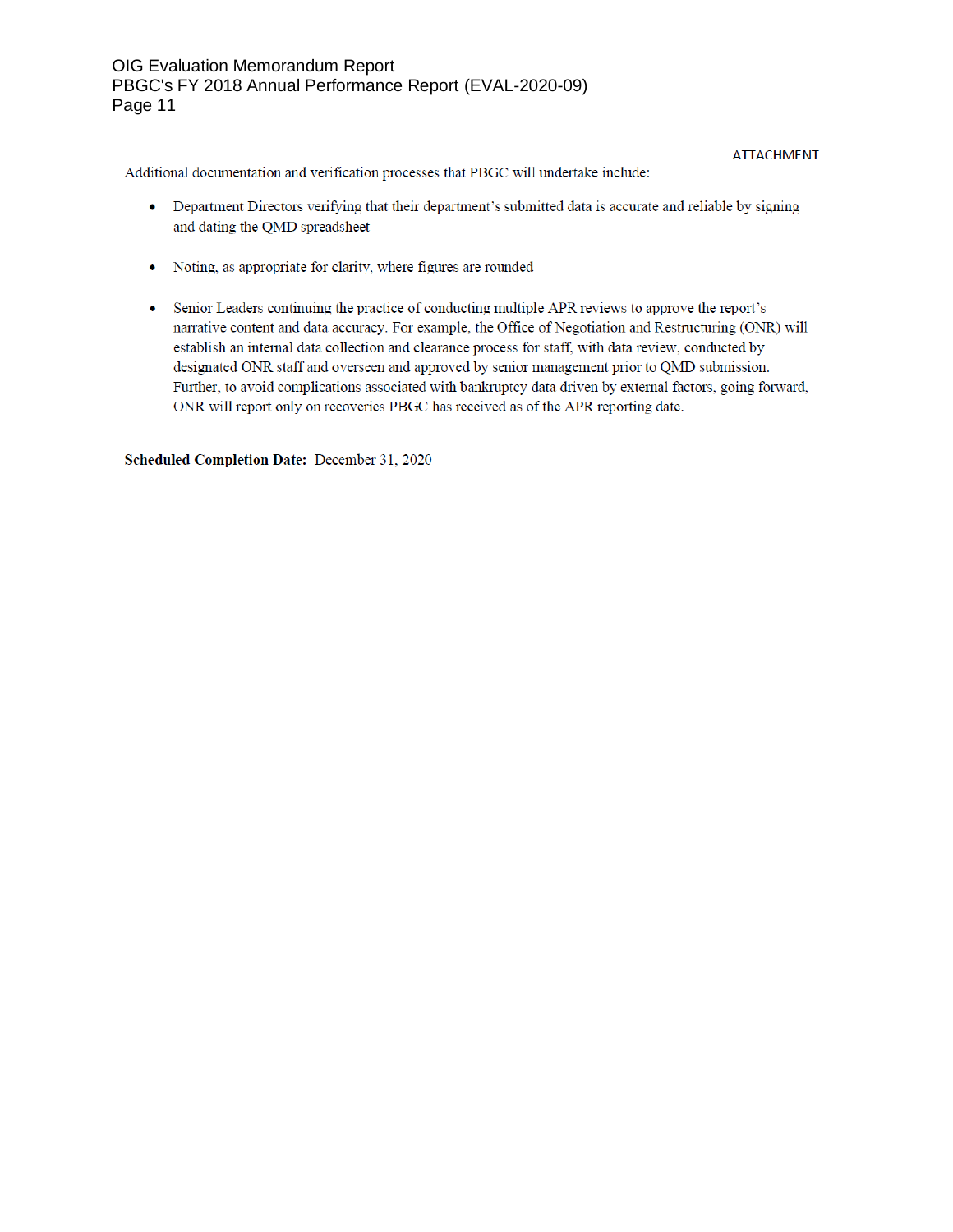# **Appendix III: Acronyms**

| Acronym      | Meaning                                                       |
|--------------|---------------------------------------------------------------|
| <b>APR</b>   | <b>Annual Performance Report</b>                              |
| <b>CIGIE</b> | Council of the Inspectors General on Integrity and Efficiency |
| <b>EED</b>   | <b>Enterprise Evaluation Division</b>                         |
| <b>OBA</b>   | <b>Office of Benefits Administration</b>                      |
| <b>OGC</b>   | <b>Office of General Counsel</b>                              |
| <b>OMB</b>   | Office of Management and Budget                               |
| <b>ONR</b>   | Office of Negotiations and Restructuring                      |
| QMD          | <b>Quality Management Department</b>                          |
| <b>SOP</b>   | <b>Standard Operating Procedure</b>                           |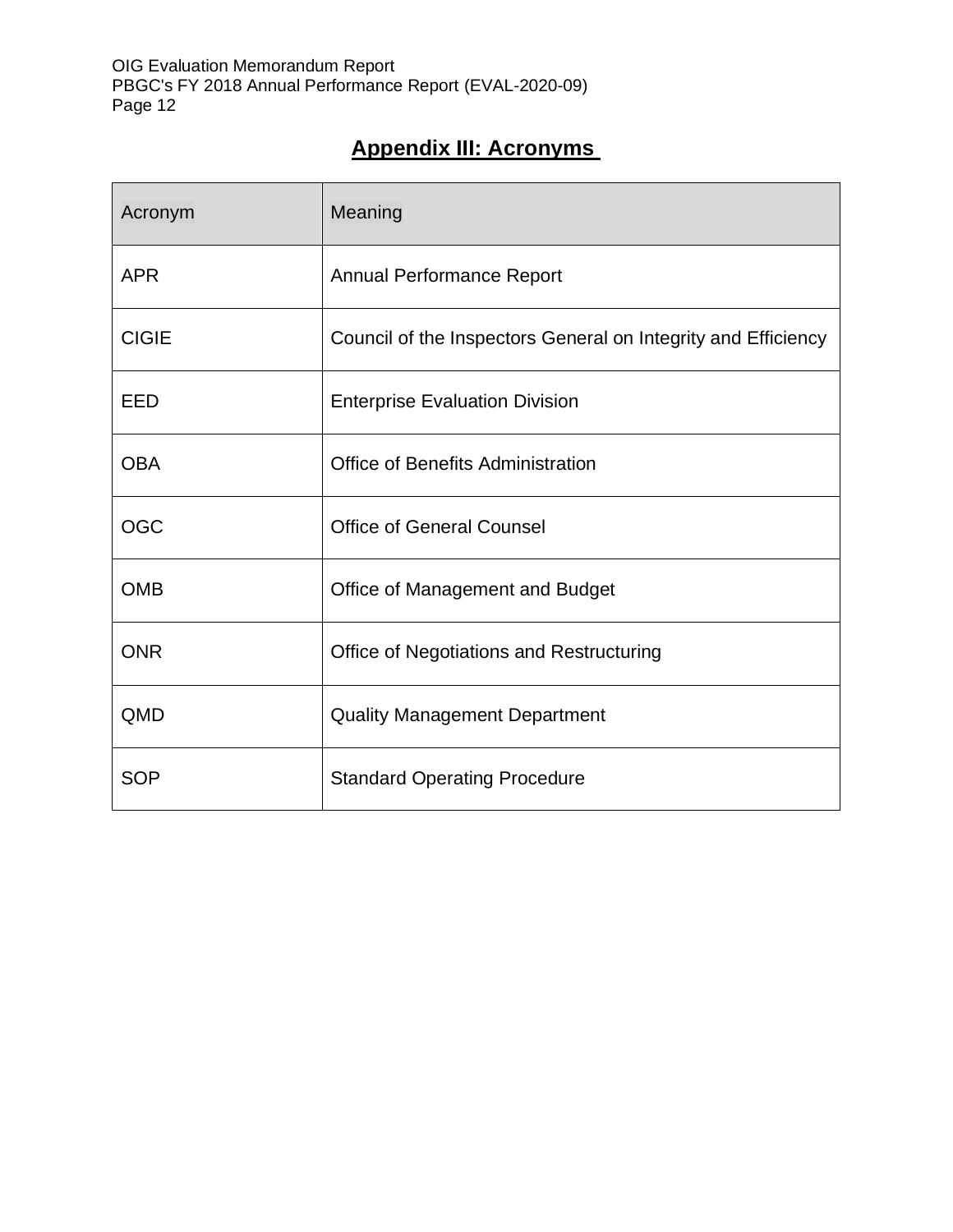## **Appendix IV: Staff Acknowledgements**

PBGC OIG Contact

Brooke Holmes, 202-229-3790 or [holmes.brooke@pbgc.gov](mailto:holmes.brooke@pbgc.gov) 

Staff Acknowledgements

In addition to the contact above, John Seger, Audit Manager; Christina Harris, Auditor; and Yolanda Young, Auditor made key contributions to this report.